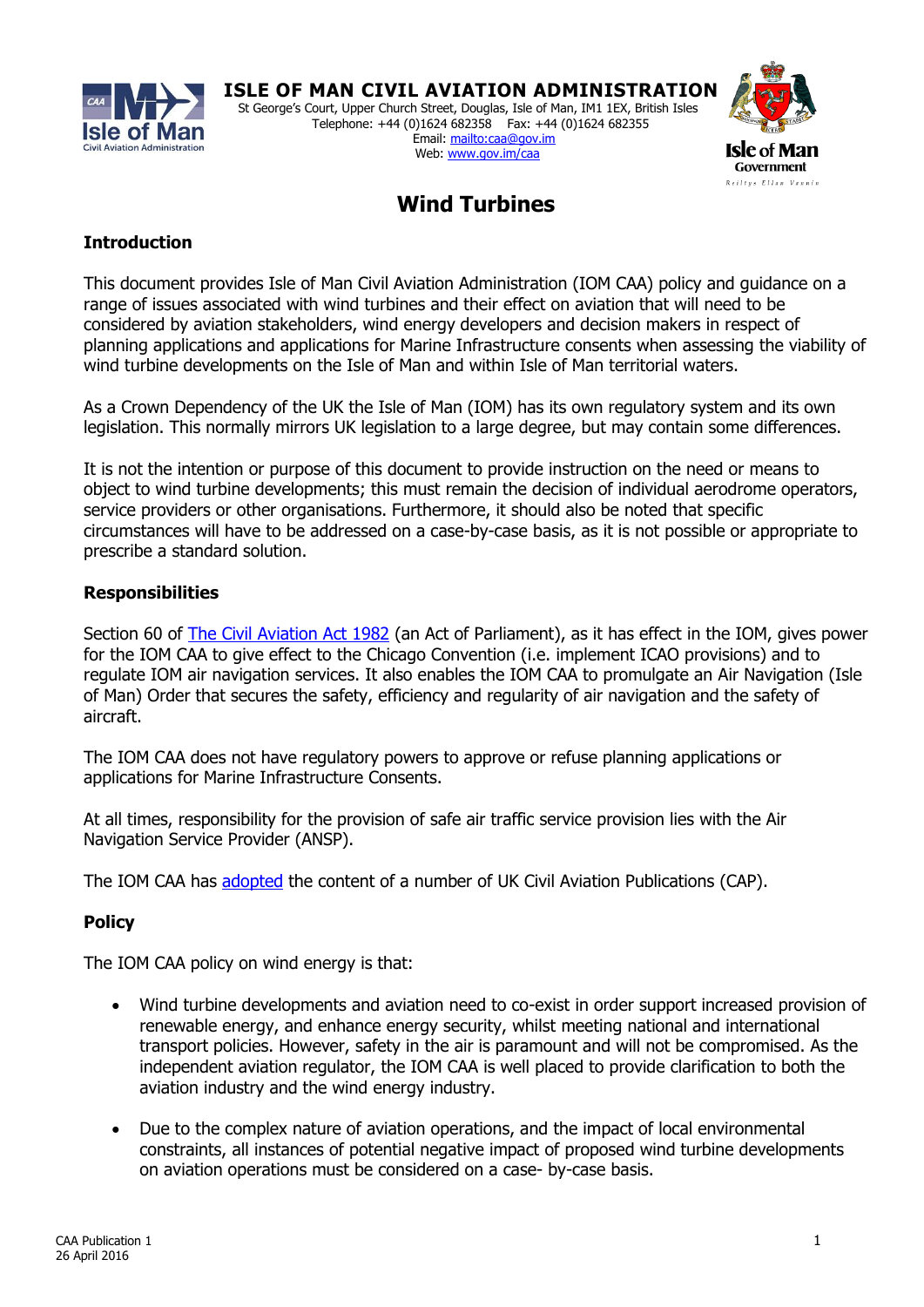- IOM CAA will provide timely advice to aviation and wider wind development stakeholders, in particular:
	- o Identification of aviation stakeholders that would potentially be affected.
	- $\circ$  Reviewing and commenting on the aviation aspects of the Environmental Statement.
	- o Consideration of regulatory requirements.
	- $\circ$  Consideration of whether all other aviation issues known to the Isle of Man CAA have been taken into account (including other potential developments).
	- o Facilitating contact and interaction with the UK Civil Aviation Authority (UK CAA).
- IOM CAA recognise UK CAA [CAP764](http://publicapps.caa.co.uk/modalapplication.aspx?catid=1&pagetype=65&appid=11&mode=detail&id=5609) (see below) as best practice guidance to be followed in identifying and mitigating aviation effects generated by wind turbine developments.
- Due to the small geographical size and seamless IOM and UK airspace, close collaboration is required with UK aviation stakeholders and UK CAA.

### **Guidance**

[CAP764](http://publicapps.caa.co.uk/modalapplication.aspx?catid=1&pagetype=65&appid=11&mode=detail&id=5609) provides detailed guidance to aviation stakeholders and wind energy developers on aviation issues. This document should be followed by IOM stakeholders and developers, taking account of the following IOM specifics:

- IOM CAA responsibilities are specified in Section 60 of [The Civil Aviation Act 1982,](https://www.gov.im/ded/Aircraft/legislation.xml?menuid=24198) (an Act of Parliament) as it has effect in the IOM.
- IOM Airport Air Traffic Control is approved under Article 100 of The Air Navigation (Isle of Man) [Order 2015](https://www.gov.im/ded/Aircraft/legislation.xml?menuid=24198) (as amended).
- IOM CAA does not have a legally defined role in airspace management; however, the UK Airspace Change Process detailed in [CAP725](http://publicapps.caa.co.uk/modalapplication.aspx?catid=1&pagetype=65&appid=11&mode=detail&id=395) is acknowledged good practice and is one of the CAPs adopted by IOM CAA.
- [CAP670](http://publicapps.caa.co.uk/modalapplication.aspx?catid=1&pagetype=65&appid=11&mode=detail&id=200) is one of the CAPs adopted by IOM CAA.
- IOM Airport has a wide variety of communications, navigation, and surveillance facilities located around the Island.
- The IOM VHF Omni Directional Range (VOR), situated close to Port Saint Mary, is owned and operated by NATS primarily in support of UK air navigation, as well as providing navigational assistance for IOM Airport operations.
- IOM has its own Coastguard but the UK Maritime and Coastguard Agency (MCA) provide search and rescue coordination for all of the waters around the Island, with support and advice from IOM Coastguard as required.
- Aerodrome safeguarding IOM Airport holds a safeguarding map and are consulted on planning applications and applications for Marine Infrastructure Consent, which may impact on the safe operation of the Airport. From this, the potential impact on the Airport is assessed and further information requested such that an objection can be raised if necessary.